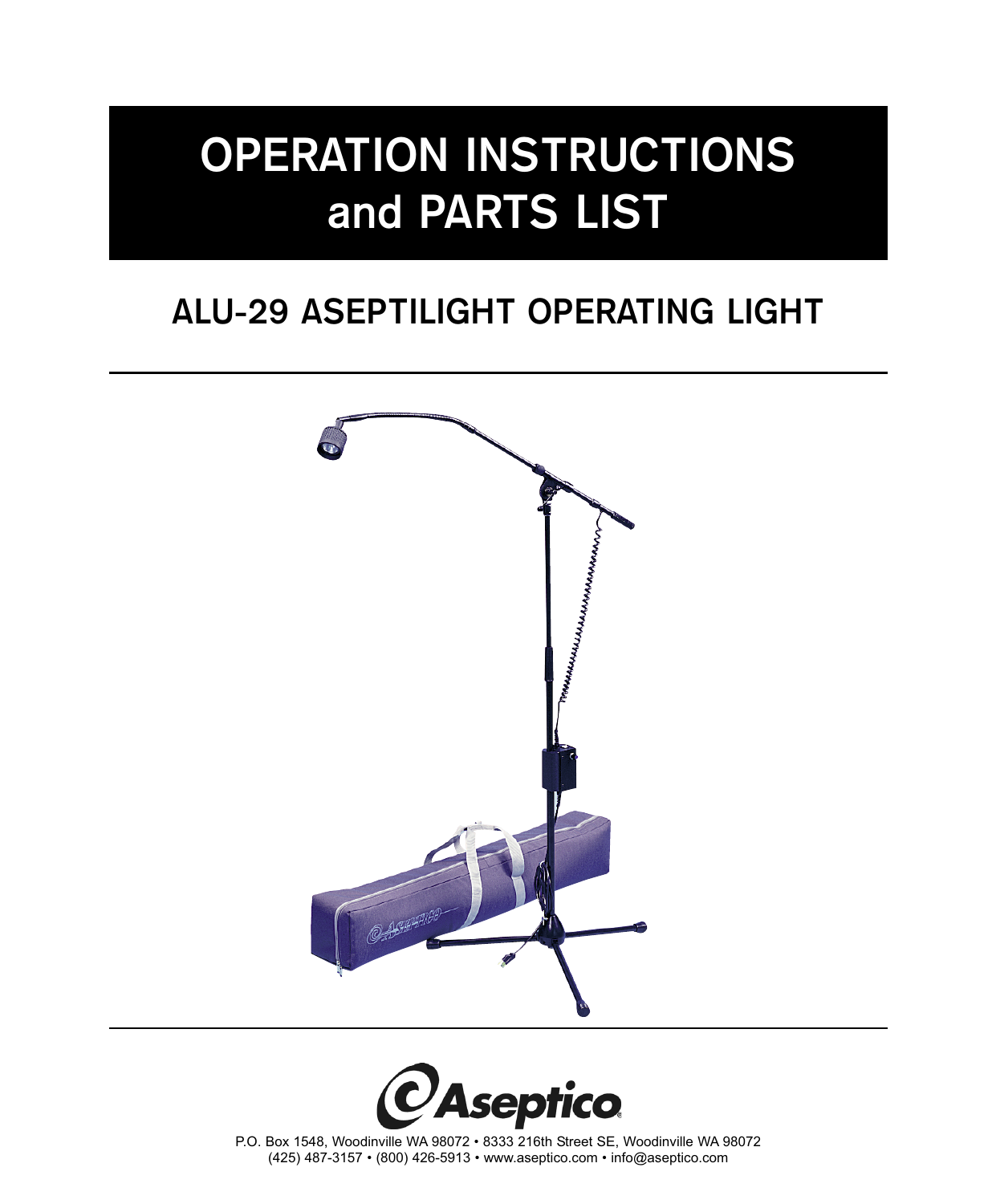#### **TABLE OF CONTENTS:**

| Setting Up the Unit 2 |
|-----------------------|
| Operation Functions 3 |
| Maintenance 3         |
|                       |
|                       |
|                       |

**SPECIFICATIONS**:

| LAMP:           | MR11, 20watt/12volt                   |  |  |
|-----------------|---------------------------------------|--|--|
| LAMP LIFF:      | 2000 hrs. average life.               |  |  |
| <b>HEIGHT:</b>  | 36-64 inches                          |  |  |
| ARM LENGTH:     | 32 inches                             |  |  |
| <b>VOLTAGE:</b> | 110-120V. 50/60Hz<br>(220V available) |  |  |
| FUSE:           | .5 Amp, 5x20mm                        |  |  |
| WEIGHT:         | 15 LBS.                               |  |  |

To prevent injury to people and damage to property, please heed relevant warnings and remarks. They are marked as follows:

| <b>WARNING:</b> | Serious injury or death<br>may result if ignored.                  |
|-----------------|--------------------------------------------------------------------|
| <b>CAUTION:</b> | Damage to property or<br>the environment may<br>result if ignored. |
| <b>NOTE:</b>    | Important additional<br>information and hints.                     |



P.O. Box 1548, Woodinville WA 98072 8333 216th Street SE, Woodinville WA 98072 International (425) 487-3157 Toll Free (800) 426-5913 www.aseptico.com • info@aseptico.com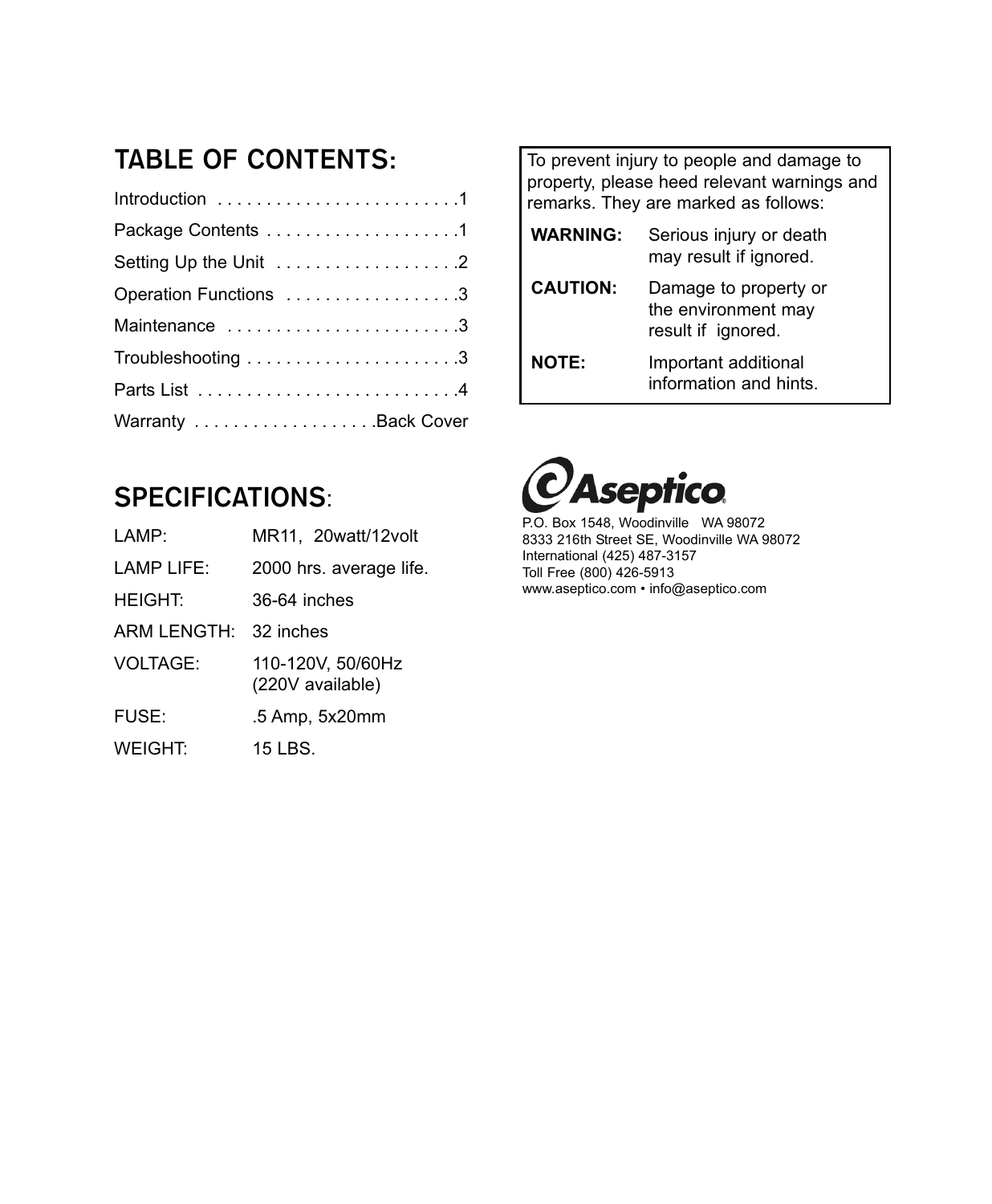Your new Aseptico ALU-29 AseptiLight is one of the finest lights available to the medical profession. This halogen operating light provides brilliant white light ensuring very natural color tones. In addition to the compact lamp head and the flexible gooseneck, the telescoping tripod stand and padded carrying case make this light highly portable.

Please read the instructions provided to receive the best and<br>Ingress caption from your Acoptice equipment longest service from your Aseptico equipment.

#### **PACKAGE CONTENTS:**

- ALU-29 Aseptilight Operating Light
- One (1) spare halogen bulb
- Soft padded carrying case
- Operation and Maintenance Manual

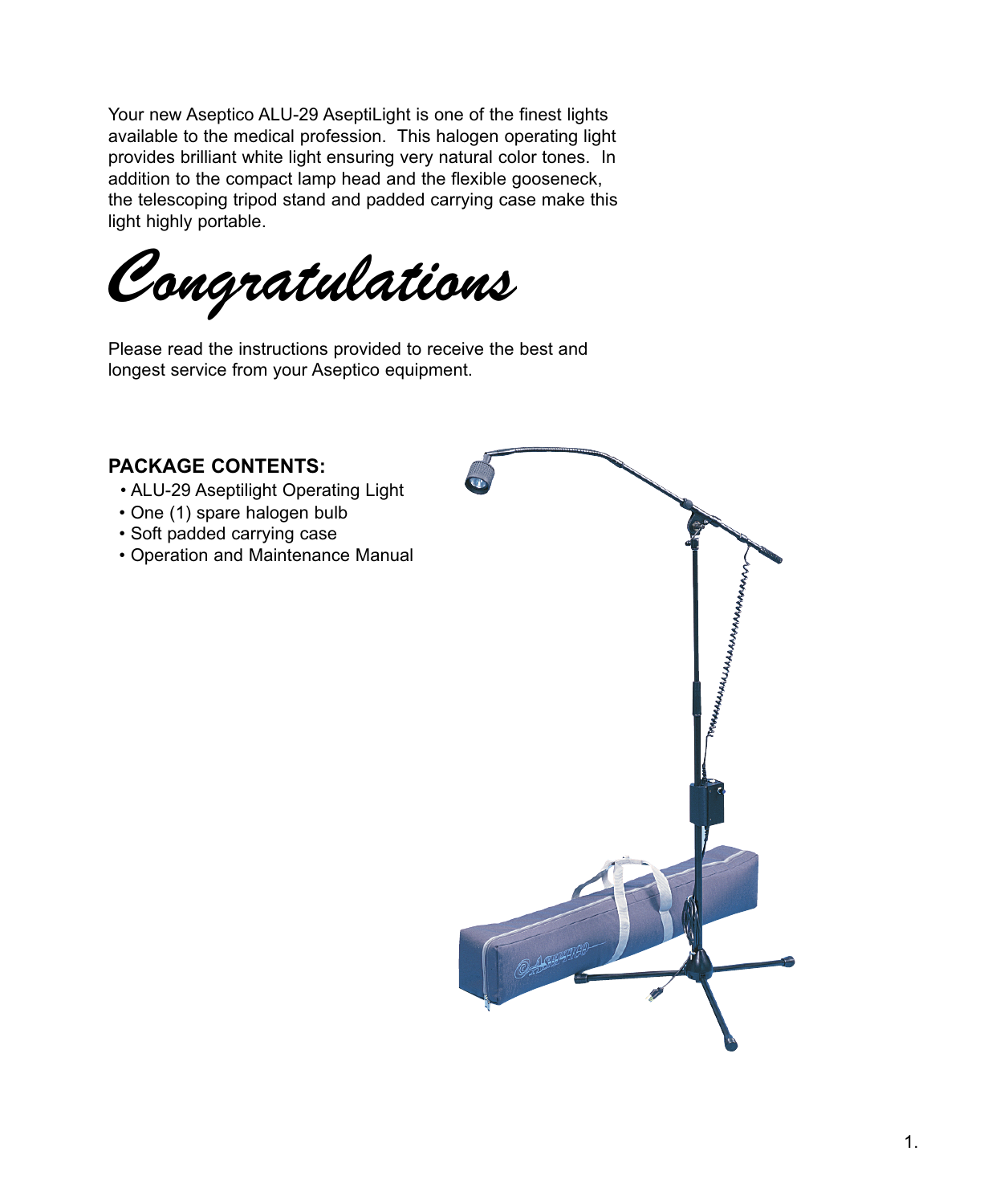#### **SETUP:**

- 1. Remove the ALU-29 AseptiLight from its packing and carrying case. Unfold the tripod legs to a horizontal position, slide to the bottom of the center post, and secure in position by firmly tightening the thumb screw. Set light on a stable, even floor surface.
- 2. Loosen knob on horizontal boom and position where desired. Tighten to set. Rotate handle counterclockwise on telescoping center column and adjust to desired operating height. Rotate clockwise to secure.
- 3. Plug power cord into a grounded 110-120v 50/60Hz electrical outlet. (220V available on request)



**LENS**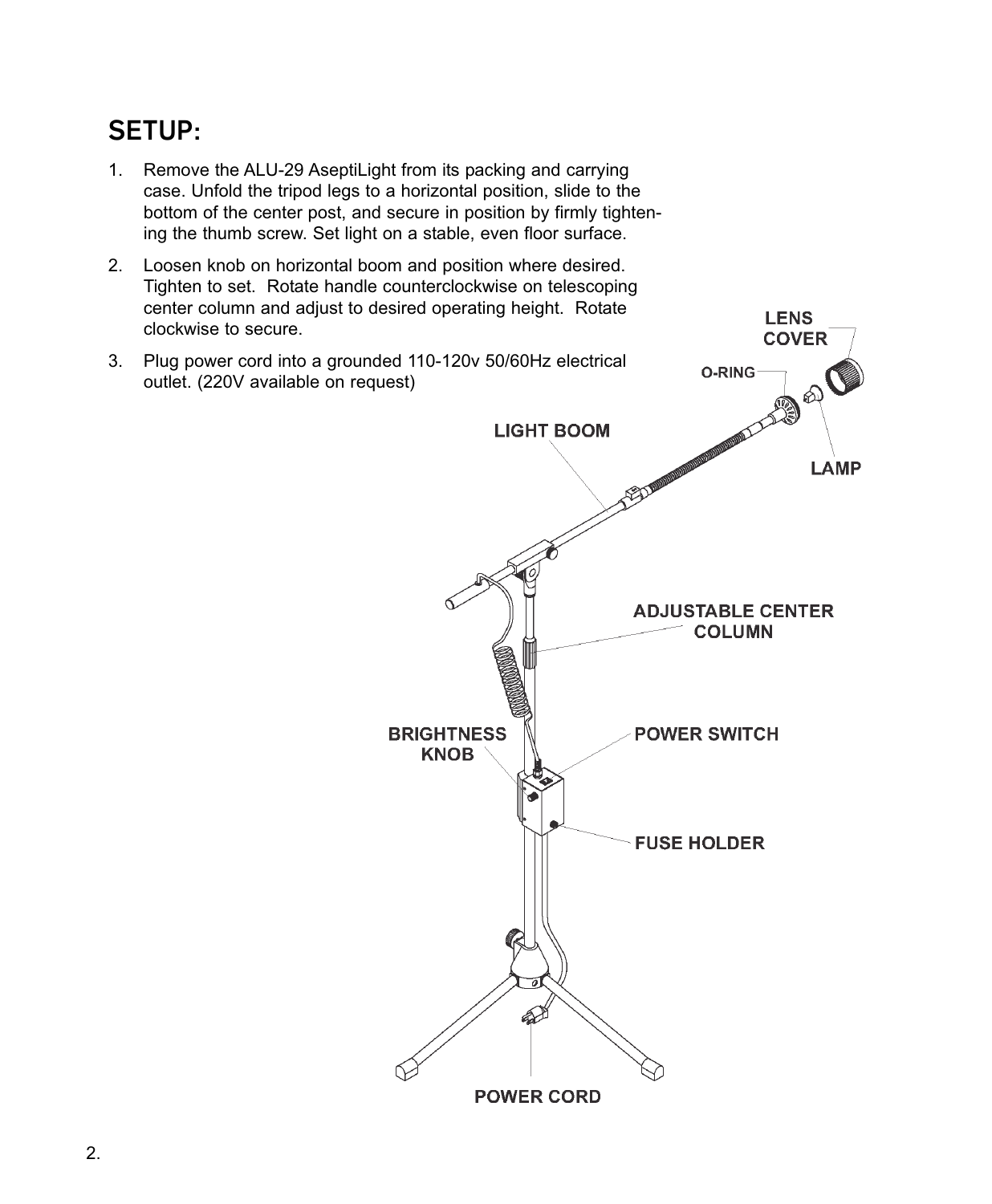### **OPERATION FUNCTIONS:**

- 1. POWER SWITCH- On/Off control of ALU-29 AseptiLight. Lamp should light when turned on.
- 2. BRIGHTNESS KNOB Provides variable intensity control of lamp. Turn clockwise to increase lamp intensity, and counterclockwise to decrease.

#### **MAINTENANCE:**

1. **LAMP REPLACEMENT**- Turn power off and unplug ALU-29 from power source. To replace lamp, unscrew lens cover from the front of light housing exposing the lamp. Pull the lamp straight out. Push a new lamp into the bi-pin socket. Replace lens cover. Replacement Lamp: MR11, 20watt/12volt

**NOTE:** For longest lamp life, avoid touching the halogen bulb. Handle with tissue.

2. **FUSE REPLACEMENT**- To replace fuse, unscrew fuse holder cap on front of the electrical housing and install a new fuse. Replace cap. Fuse Type: .5 Amp, 5x20mm, Slo Blow

#### **TROUBLESHOOTING:**

1. If power is 'ON', but lamp does not light:

-Turn intensity up.

-Replace fuse, .5 Amp/5 x 20mm.

-Replace lamp.

-Check plug and electrical source.

2. If light intensity appears dimmer:

-Turn intensity up.

-Clean lens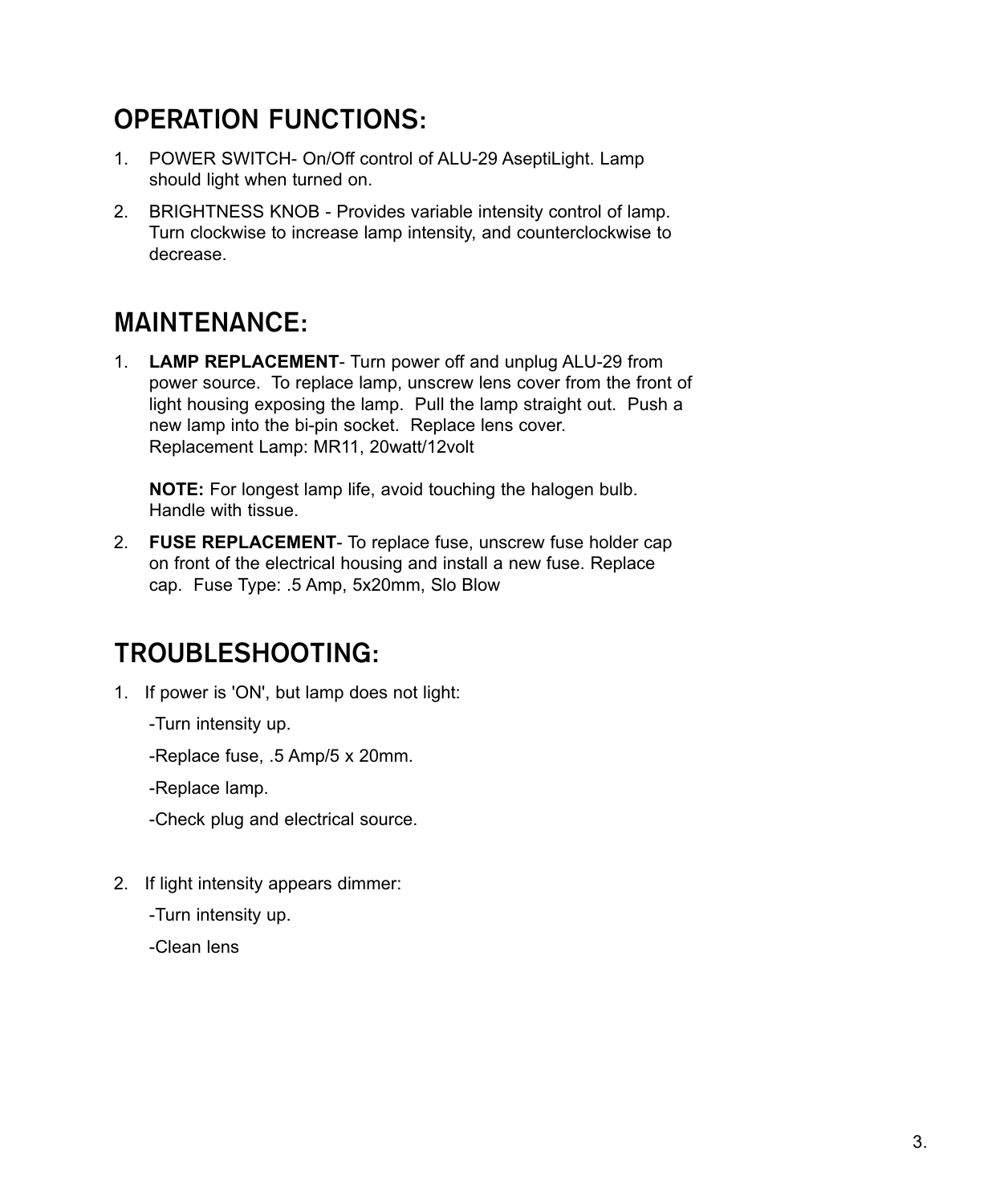## **ALU-29 AseptiLight PARTS LIST:**

| <b>DIAGRAM</b><br><b>NUMBER</b> | <b>PART</b><br><b>NUMBER</b> | QTY.           | <b>DESCRIPTION</b>          |
|---------------------------------|------------------------------|----------------|-----------------------------|
| 1                               | 820001                       | 1              | Lamp, MR11, 20W/12V Halogen |
| $\overline{2}$                  | 820002                       | 1              | Lamp Head, Base & Cover     |
| 3                               | 820045                       | 1              | O-Ring, 2.0 OD x .093       |
| 4                               | 460257-08                    | $\mathbf{1}$   | Adapter, G-neck/Lamp        |
| 5                               | 730084                       | $\mathbf{1}$   | Gooseneck, 13" black        |
| 6                               | 460258-08                    | 1              | Adapter, Boom/G-neck        |
| 7                               | 460259                       | 1              | Boom, complete              |
| 8                               | 870181                       | 1              | Cable, 3-conductor Coil     |
| 9                               | 460329                       | $\mathbf{1}$   | Bracket, Nylon Mounting     |
| 10                              | 730150                       | $\mathbf{1}$   | Stand, Black Folding        |
|                                 | 840004                       | 1              | Line Cord, Black, US        |
| 11                              | 840011                       | 1              | Line Cord, Black, UK        |
|                                 | 840005                       | $\mathbf{1}$   | Line Cord, Black, EURO      |
| 12                              | 460144-08                    | $\mathbf{1}$   | Chassis, Base               |
| 13                              | 460102-08                    | 1              | Chassis, Top                |
| 14                              | 840003                       | $\overline{2}$ | Strain Relief, Flex         |
| 15                              | 850019                       | 1              | Knob, Black 1/4 insert      |
| 16                              | 810123                       | $\mathbf{1}$   | Pot, 100K Linea             |
| 17                              | 830002                       | $\mathbf{1}$   | Switch, Rocker SPST         |
| 18                              | 830003                       | 1              | Fuse Holder, Panel Mount    |
| 19                              | 830010                       | 1              | Fuse, 5x20mm 1/2 Amp        |
| 20                              | 800008                       | 1              | Transformer, 115/12.6v, 2A  |
| 21                              | 875045                       | $\mathbf{1}$   | Wiring Assy, 110V           |
|                                 | 875066                       | $\overline{1}$ | Wiring Assy, 220V           |
| <b>NOT SHOWN</b>                | 410084                       | $\mathbf{1}$   | Case, Custom Carrying       |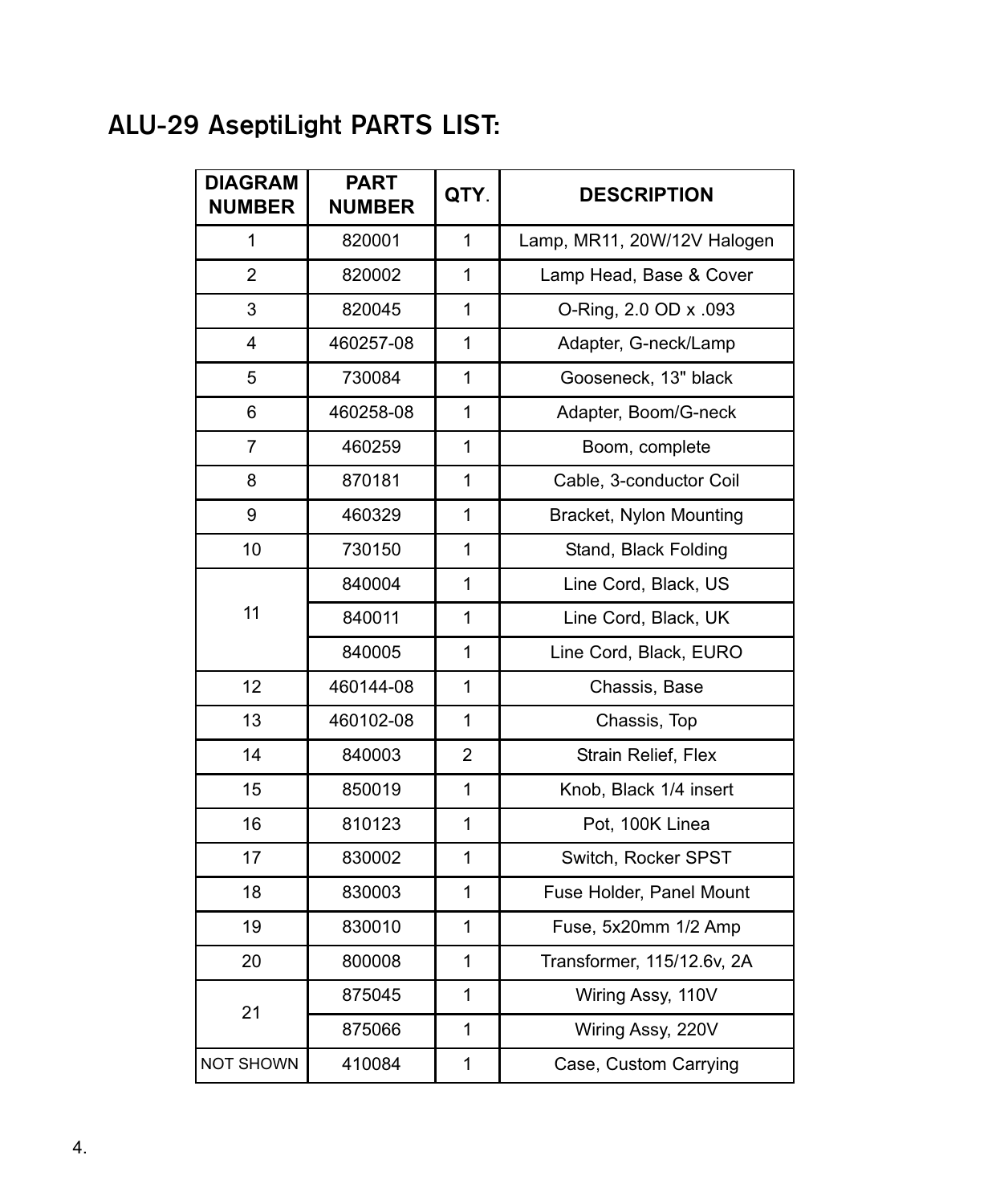